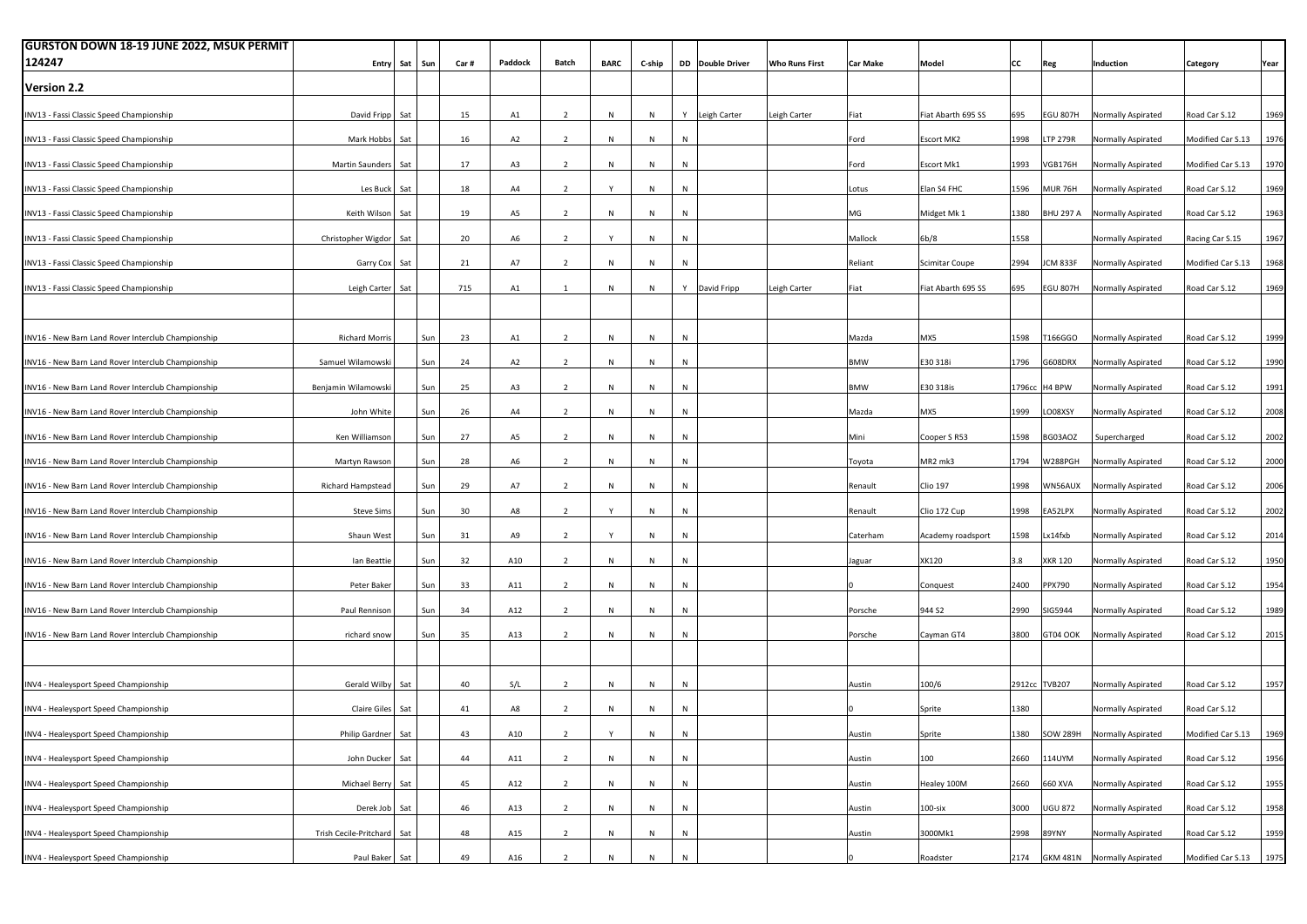| <b>GURSTON DOWN 18-19 JUNE 2022, MSUK PERMIT</b>            |                               |               |     |      |                 |                         |              |           |   |                         |                                       |                 |                        |      |                 |                             |                   |      |
|-------------------------------------------------------------|-------------------------------|---------------|-----|------|-----------------|-------------------------|--------------|-----------|---|-------------------------|---------------------------------------|-----------------|------------------------|------|-----------------|-----------------------------|-------------------|------|
| 124247                                                      |                               | Entry Sat Sun |     | Car# | Paddock         | Batch                   | <b>BARC</b>  | C-ship    |   | <b>DD</b> Double Driver | <b>Who Runs First</b>                 | <b>Car Make</b> | Model                  | CC   | Reg             | Induction                   | Category          | Year |
| INV4 - Healeysport Speed Championship                       | Stephen Casson                | Sat           |     | 50   | A17             | $\overline{2}$          | N            | N         | N |                         |                                       | Austin          | Sebring Sprite Replica | 1330 | 956vmv          | Normally Aspirated          | Road Car S.12     | 1957 |
|                                                             |                               |               |     |      |                 |                         |              |           |   |                         |                                       |                 |                        |      |                 |                             |                   |      |
|                                                             |                               |               |     |      |                 |                         |              |           |   |                         |                                       |                 |                        |      |                 |                             |                   |      |
| INV15 - Pirelli Ferrari Hillclimb Championship              | Steve Thompson                |               | Sun | 53   | A14             | $\overline{2}$          | $\mathsf{Y}$ | N         | N |                         |                                       | Ferrari         | 488 GTB                | 3900 | <b>X555 STX</b> | Turbocharged                | Road Car S.12     | 2017 |
| INV15 - Pirelli Ferrari Hillclimb Championship              | John Shirley                  |               | Sun | 54   | A15             | $\overline{2}$          | $\mathsf{N}$ | N         | N |                         |                                       | Ferrari         | 355                    | 3500 | P966JAS         | Normally Aspirated          | Road Car S.12     | 1997 |
| INV15 - Pirelli Ferrari Hillclimb Championship              | Pauline Goodwir               |               | Sun | 55   | A16             | $\overline{2}$          | N            | N         | N |                         |                                       | Ferrari         | 328                    | 3185 | CDZ133          | Normally Aspirated          | Road Car S.12     | 1987 |
| INV15 - Pirelli Ferrari Hillclimb Championship              | <b>Steve Nunney</b>           |               | Sun | 56   | A17             | $\overline{2}$          | $\mathsf{N}$ | N         | N |                         |                                       | Ferrari         | 348TS                  | 3.4  | <b>J980CRM</b>  | Normally Aspirated          | Road Car S.12     | 1991 |
| INV15 - Pirelli Ferrari Hillclimb Championship              | John Kennedy                  |               | Sun | 57   | A18             | $\overline{2}$          | ${\sf N}$    | N         | N |                         |                                       | Ferrari         | california T           | 3.9  | mk18 wcl        | Supercharged                | Road Car S.12     | 2018 |
| INV15 - Pirelli Ferrari Hillclimb Championship              | Iwan Attwood                  |               | Sun | 58   | A19             | $\overline{2}$          | N            | N         |   |                         | Y Anthony Attwood Anthony Attwood     | Ferrari         | 308 GT4                | 2926 | RGJ 977P        | Normally Aspirated          | Road Car S.12     | 1974 |
| INV15 - Pirelli Ferrari Hillclimb Championship              | David Snelsor                 |               | Sun | 59   | D19             | $\overline{2}$          | N            | N         | N |                         |                                       | Ferrari         | 488 pista              | 3.9  | 5DGS            | Turbocharged                | Road Car S.12     | 2020 |
|                                                             |                               |               |     |      |                 |                         |              |           |   |                         |                                       |                 |                        |      |                 |                             |                   |      |
| INV15 - Pirelli Ferrari Hillclimb Championship              | Anthony Attwood               |               | Sun | 758  | A19             | $\mathbf{1}$            | ${\sf N}$    | N         |   | Y   Iwan Attwood        | Anthony Attwood                       | Ferrari         | Dino 308GT4            | 2948 | RGJ977P         | Normally Aspirated          | Road Car S.12     | 1974 |
|                                                             |                               |               |     |      |                 |                         |              |           |   |                         |                                       |                 |                        |      |                 |                             |                   |      |
| INV9 - Morgan Sports Car Club Techniques Speed Championship | James Walter                  |               | Sun | 62   | D <sub>5</sub>  | $\overline{\mathbf{3}}$ | ${\sf N}$    | N         | N |                         |                                       | Morgan          | Plus 4                 | 1994 | <b>T16 MGN</b>  | Normally Aspirated          | Road Car S.12     | 1999 |
| INV9 - Morgan Sports Car Club Techniques Speed Championship | Howard Burton                 |               | Sun | 63   | D <sub>6</sub>  | $\overline{\mathbf{3}}$ | ${\sf N}$    | N         | N |                         |                                       | Morgan          | 4/4                    | 1800 | MC51LHP         | Normally Aspirated          | Road Car S.12     | 2001 |
| INV9 - Morgan Sports Car Club Techniques Speed Championship | Jim mountain                  |               | Sun | 64   | D7              | $\overline{\mathbf{3}}$ | N            | N         | N |                         |                                       | Morgan          | 4/4                    | 1998 | <b>IOL560L</b>  | Normally Aspirated          | Modified Car S.13 | 1972 |
| INV9 - Morgan Sports Car Club Techniques Speed Championship | Simon Baines                  |               | Sun | 66   | D <sub>8</sub>  | $\overline{\mathbf{3}}$ | N            | N         | Y |                         | Christopher Baines Christopher Baines | Morgan          | Roadster               | 3700 | AV06MOG         | Normally Aspirated          | Modified Car S.13 | 2013 |
| INV9 - Morgan Sports Car Club Techniques Speed Championship | James Dean                    |               | Sun | 67   | D <sub>9</sub>  | $\overline{\mathbf{3}}$ | $\mathsf{Y}$ | N         |   | Y Georgina Dean         | Georgina Dean to run Morgan           |                 | Plus 8                 | 3947 | A647 SOW        | Normally Aspirated          | Road Car S.12     | 1993 |
| INV9 - Morgan Sports Car Club Techniques Speed Championship | Andy Hatch                    |               | Sun | 68   | D10             | $\overline{\mathbf{3}}$ | N            | N         | N |                         |                                       | Morgan          | Plus 4                 | 1999 | VO14 UXB        | Normally Aspirated          | Road Car S.12     | 2014 |
| INV9 - Morgan Sports Car Club Techniques Speed Championship | Clive Hall                    |               | Sun | 69   | D11             | $\overline{\mathbf{3}}$ | N            | ${\sf N}$ | N |                         |                                       | Morgan          | 4/4                    | 1760 | KFR397N         | Normally Aspirated          | Modified Car S.13 | 1975 |
| INV9 - Morgan Sports Car Club Techniques Speed Championship | Paul Bryan                    |               | Sun | 70   | D12             | $\overline{\mathbf{3}}$ | N            | N         | N |                         |                                       | Morgan          | Plus 4 Supersport      | 1999 | V29TOK          | Normally Aspirated          | Road Car S.12     | 2012 |
|                                                             |                               |               |     | 71   | D13             | $\overline{\mathbf{3}}$ | Y            | N         | N |                         |                                       |                 |                        |      |                 |                             |                   | 1973 |
| INV9 - Morgan Sports Car Club Techniques Speed Championship | Alan Foster                   |               | Sun |      |                 |                         |              |           |   |                         |                                       | Morgan          |                        | 3947 | 153CMH          | Normally Aspirated          | Road Car S.12     |      |
| INV9 - Morgan Sports Car Club Techniques Speed Championship | Christopher Baines            |               | Sun | 766  | D <sub>8</sub>  | $\overline{2}$          | $\mathsf{N}$ | N         |   | Y Simon Baines          | Christopher Baines                    | Morgan          | Roadster               | 3700 | AV06MOG         | Normally Aspirated          | Modified Car S.13 | 2013 |
| INV9 - Morgan Sports Car Club Techniques Speed Championship | <b>GEORGINA DEAN</b>          |               | Sun | 767  | D <sub>9</sub>  | $\overline{2}$          |              | N         |   | Y James Dean            | Georgina Dean to run Morgan           |                 | Plus 8                 | 3947 |                 | A647 SOW Normally Aspirated | Road Car S.12     | 1993 |
|                                                             |                               |               |     |      |                 |                         |              |           |   |                         |                                       |                 |                        |      |                 |                             |                   |      |
| Class 4 - MX5 Road Cars - MX5 Mk1-Mk2.5 up to 2000cc        | Dean Cubitt                   | Sat           | Sun | 76   | D14             | $\overline{\mathbf{3}}$ | Y            | $\,$ N    | N |                         |                                       | Mazda           | MX5 RS                 |      | 1840cc Y185 PKY | Normally Aspirated          | Road Car S.12     | 2001 |
| Class 4 - MX5 Road Cars - MX5 Mk1-Mk2.5 up to 2000cc        | Dean Dickens                  | Sat Sun       |     | 77   | D15             | $\overline{\mathbf{3}}$ |              | N         | N |                         |                                       | Mazda           | mx5 sport              | 1.8  | AD04CXC         | Normally Aspirated          | Road Car S.12     | 2004 |
| Class 4 - MX5 Road Cars - MX5 Mk1-Mk2.5 up to 2000cc        | Jon Hammock                   | Sat           |     | 78   | D16             | $\overline{\mathbf{3}}$ |              | N         | N |                         |                                       | Mazda           | MX5                    | 1800 | R480 ATR        | Normally Aspirated          | Road Car S.12     | 1997 |
| Class 4 - MX5 Road Cars - MX5 Mk1-Mk2.5 up to 2000cc        | Richard Morton Sat Sun        |               |     | 79   | D17             | $\overline{a}$          |              | $\vee$    | Y | Chris Burch             | Chris Burch                           | Mazda           | MX5                    | 1840 | <b>S143BNT</b>  | Normally Aspirated          | Road Car S.12     | 1998 |
| Class 4 - MX5 Road Cars - MX5 Mk1-Mk2.5 up to 2000cc        | Christopher Burch   Sat   Sun |               |     | 779  | D17             | $\overline{2}$          | Y            | Y         |   | Y Richard Morton        |                                       | Mazda           | MX-5                   | 1840 | S143BNT         | Normally Aspirated          | Road Car S.12     | 1998 |
|                                                             |                               |               |     |      |                 |                         |              |           |   |                         |                                       |                 |                        |      |                 |                             |                   |      |
|                                                             |                               |               |     |      |                 |                         |              |           |   |                         |                                       |                 |                        |      |                 |                             |                   |      |
| Class 4a - Road Cars - Series Production up to 1400cc       | John Hollier Sat              |               |     | 81   | D18             | $\overline{\mathbf{3}}$ | Y            | N         | N |                         |                                       | Seat            | Arosa                  | 1398 | GK53CXV         | Normally Aspirated          | Road Car S.12     | 2003 |
| Class 4a - Road Cars - Series Production up to 1400cc       | Nick Wills                    | Sat           |     | 82   | D19             | $\overline{\mathbf{3}}$ | Y            | N         | N |                         |                                       | Austin          | Mini                   | 1380 | K45 LHY         | Normally Aspirated          | Road Car S.12     | 1992 |
| Class 4a - Road Cars - Series Production up to 1400cc       | Stephen Wareham               | Sat Sun       |     | 83   | D <sub>20</sub> | $\overline{3}$          |              | v         | N |                         |                                       | Morris          | mini                   | 1380 | sru260h         | Normally Aspirated          | Road Car S.12     | 1970 |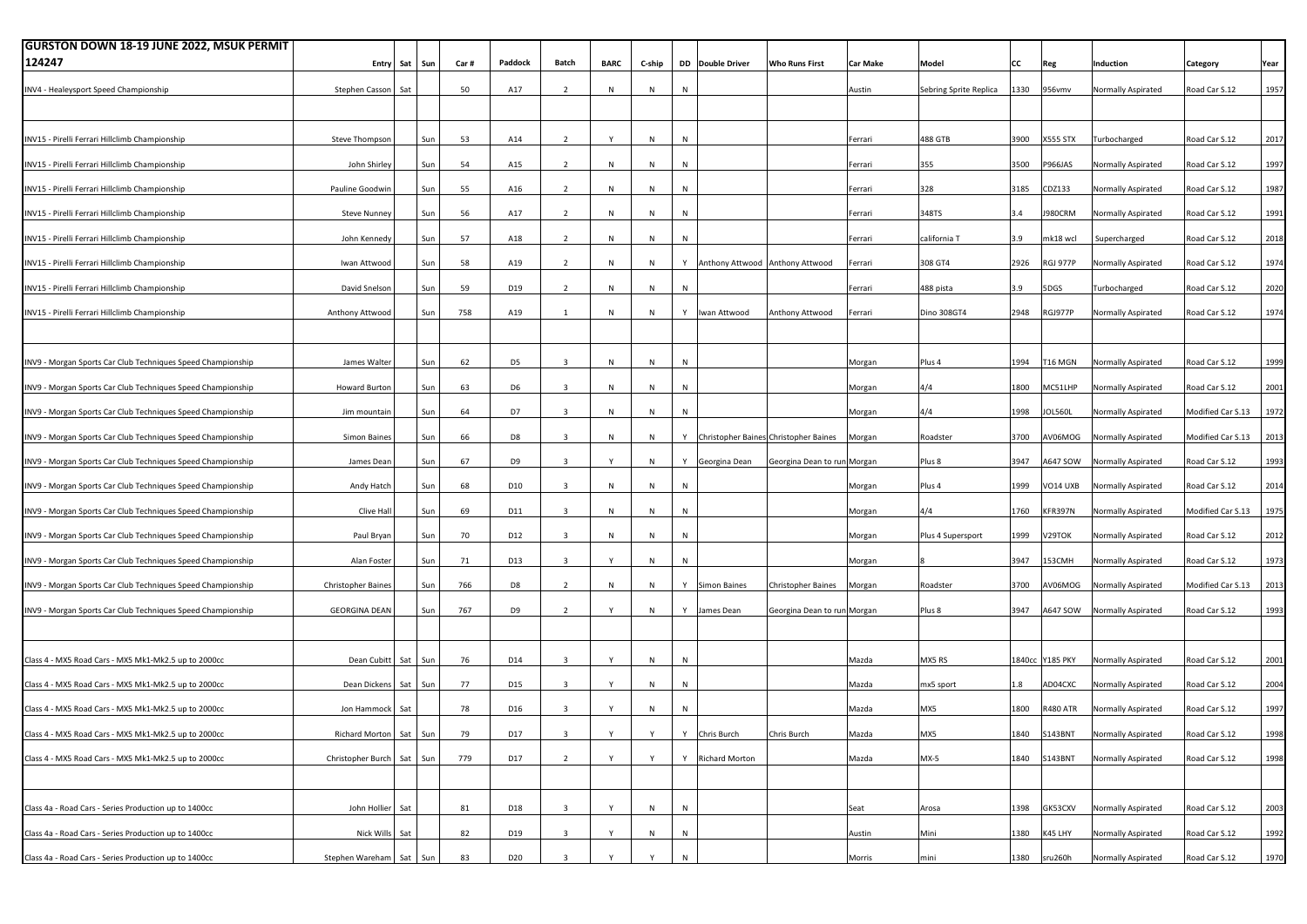| <b>GURSTON DOWN 18-19 JUNE 2022, MSUK PERMIT</b>           |                       |     |         |      |                 |                         |              |        |           |                  |                       |                     |                      |      |                  |                                     |               |      |
|------------------------------------------------------------|-----------------------|-----|---------|------|-----------------|-------------------------|--------------|--------|-----------|------------------|-----------------------|---------------------|----------------------|------|------------------|-------------------------------------|---------------|------|
| 124247                                                     | Entry                 | Sat | Sun     | Car# | Paddock         | Batch                   | <b>BARC</b>  | C-ship |           | DD Double Driver | <b>Who Runs First</b> | <b>Car Make</b>     | Model                | lcc  | Reg              | Induction                           | Category      | Year |
|                                                            |                       |     |         |      |                 |                         |              |        |           |                  |                       |                     |                      |      |                  |                                     |               |      |
| Class 4a - Road Cars - Series Production up to 1400cc      | Andrew Thorp          | Sat | Sun     | 84   | D21             | $\overline{3}$          | Y            | Y      |           | Y Steve Holley   |                       | Ford                | Fiesta               | 998  | DK64 YEC         | Turbocharged                        | Road Car S.12 | 2014 |
| Class 4a - Road Cars - Series Production up to 1400cc      | Piers Thynne          |     | Sun     | 85   | D19             | $\overline{\mathbf{3}}$ | Y            | N      | ${\sf N}$ |                  |                       | Austin              | Mini Cooper S        |      | 1293 cc 126 BHO  | Normally Aspirated                  | Road Car S.12 | 1963 |
| Class 4a - Road Cars - Series Production up to 1400cc      | John Davey            |     | Sat Sun | 86   | E5              | $\overline{\mathbf{3}}$ | Y            | Y      | ${\sf N}$ |                  |                       | MG                  | Midget               | 1380 | MC492L           | Normally Aspirated                  | Road Car S.12 | 1972 |
| Class 4a - Road Cars - Series Production up to 1400cc      | David Nutland         | Sat | Sun     | 87   | D <sub>22</sub> | $\overline{3}$          | Y            | Y      | N         |                  |                       | <b>BMC</b>          | Mini Cooper S        | 1330 | <b>BDL 466 B</b> | Normally Aspirated                  | Road Car S.12 | 1964 |
| Class 4a - Road Cars - Series Production up to 1400cc      | Steve Holley          | Sat | Sun     | 784  | D21             | $\overline{2}$          | Y            | Y      |           | Y Andrew Thorp   |                       | Ford                | Fiesta               | 998  | DK64YEC          | Turbocharged                        | Road Car S.12 | 2014 |
|                                                            |                       |     |         |      |                 |                         |              |        |           |                  |                       |                     |                      |      |                  |                                     |               |      |
| Class 4b - Road Cars - Series Production 1401-2000cc       | David Cuff            | Sat | Sun     | 88   | <b>B9</b>       | $\overline{\mathbf{3}}$ | Y            | Y      | N         |                  |                       | Honda               | Civic                |      |                  | Normally Aspirated                  | Road Car S.12 |      |
| Class 4b - Road Cars - Series Production 1401-2000cc       | Julian Burch          |     | Sun     | 89   | C1              | $\overline{3}$          | ${\sf N}$    | N      | ${\sf N}$ |                  |                       | Suzuki              | Swift                | 1586 | KX65 SYT         | Normally Aspirated                  | Road Car S.12 | 2015 |
| Class 4b - Road Cars - Series Production 1401-2000cc       | Paul Maidment         | Sat |         | 90   | C1              | $\overline{\mathbf{3}}$ | Y            | N      | ${\sf N}$ |                  |                       | Toyota              | Celica               | 1.8  | GU54UYJ          | Normally Aspirated                  | Road Car S.12 | 2004 |
| Class 4b - Road Cars - Series Production 1401-2000cc       | Robert MacGregor      |     | Sun     | 91   | C <sub>2</sub>  | $\overline{3}$          | Y            | N      |           | Y Graham Ramsey  | Graham Ramsey         | Triumph             | TR7                  | 1998 | NM 525R          | Normally Aspirated                  | Road Car S.12 | 1977 |
| Class 4b - Road Cars - Series Production 1401-2000cc       | Rob Thomson           | Sat | Sun     | 92   | C <sub>3</sub>  | $\overline{\mathbf{3}}$ | ${\sf N}$    | N      | ${\sf N}$ |                  |                       | Renault             | Clio 172 Cup         | 1998 | AKO3 UVV         | Normally Aspirated                  | Road Car S.12 | 2003 |
| Class 4b - Road Cars - Series Production 1401-2000cc       | peter Taylor          | Sat |         | 93   | C <sub>2</sub>  | $\overline{\mathbf{3}}$ | ${\sf N}$    | N      | ${\sf N}$ |                  |                       | Mazda               | mx5                  | 1999 | MX5 5TAR         | Normally Aspirated                  | Road Car S.12 | 2010 |
| Class 4b - Road Cars - Series Production 1401-2000cc       | <b>Daniel Friel</b>   | Sat | Sun     | 94   | C4              | $\overline{3}$          | Y            | N      | N         |                  |                       | Honda               | Civic Type R         | 1998 | WN53 DKY         | Normally Aspirated                  | Road Car S.12 | 2003 |
|                                                            |                       |     |         |      |                 |                         |              | Y      |           |                  |                       |                     |                      |      |                  |                                     |               |      |
| Class 4b - Road Cars - Series Production 1401-2000cc       | <b>Russell Davies</b> | Sat | Sun     | 95   | C5              | $\overline{\mathbf{3}}$ | Y            |        | ${\sf N}$ |                  |                       | Honda               | Civic Type R         | 1998 | SX04 DZS         | Normally Aspirated                  | Road Car S.12 | 2004 |
| Class 4b - Road Cars - Series Production 1401-2000cc       | David Newman          |     | Sat Sun | 96   | C <sub>6</sub>  | $\overline{\mathbf{3}}$ | ${\sf N}$    | N      | ${\sf N}$ |                  |                       | Mazda               | mx5                  | 1930 | n630 hjo         | Normally Aspirated                  | Road Car S.12 | 1996 |
| Class 4b - Road Cars - Series Production 1401-2000cc       | Graham Ramse          |     | Sun     | 791  | C <sub>2</sub>  | $\overline{2}$          | Y            | N      |           | Y Rob McGregor   | <b>Graham Ramsey</b>  | Triumph             | TR7                  | 1998 |                  | <b>INM 525 R</b> Normally Aspirated | Road Car S.12 | 1977 |
|                                                            |                       |     |         |      |                 |                         |              |        |           |                  |                       |                     |                      |      |                  |                                     |               |      |
| Class 4c - Road Cars - Series Production over 2000cc       | James Shore           |     | Sat Sun | 97   | <b>B1</b>       | $\overline{4}$          | ${\sf N}$    | N      | N         |                  |                       | Ford                | Fiesta St            | 1596 | OV13 KAJ         | Turbocharged                        | Road Car S.12 | 2013 |
| Class 4c - Road Cars - Series Production over 2000cc       | Tom Purves            |     | Sun     | 98   | <b>B2</b>       | $\overline{4}$          | N            | N      | ${\sf N}$ |                  |                       | Morgan              | Roadster Lightweight | 2966 | LO5VXN           | Normally Aspirated                  | Road Car S.12 | 2005 |
| Class 4c - Road Cars - Series Production over 2000cc       | Dan Trotman           | Sat |         | 99   | B <sub>2</sub>  | 4                       | Y            | N      | ${\sf N}$ |                  |                       | Toyota              | <b>GR Yaris</b>      | 1618 | DT05GRY          | Turbocharged                        | Road Car S.12 | 2020 |
|                                                            |                       |     |         |      |                 |                         |              |        |           |                  |                       |                     |                      |      |                  |                                     |               |      |
| Class 4c - Road Cars - Series Production over 2000cc       | Aaron Perrott         |     | Sat Sun | 100  | B <sub>3</sub>  | $\overline{4}$          | ${\sf N}$    | N      | ${\sf N}$ |                  |                       | <b>Aston Martin</b> | Vantage              | 4300 | CN56CFX          | Supercharged                        | Road Car S.12 | 2006 |
| Class 4c - Road Cars - Series Production over 2000cc       | Richard Mulli         | Sat | Sun     | 101  | <b>B4</b>       | $\overline{4}$          | $\mathsf{v}$ | Y      | ${\sf N}$ |                  |                       | Audi                | TT                   | 1761 | L51XJC           | Turbocharged                        | Road Car S.12 | 2002 |
| Class 4c - Road Cars - Series Production over 2000cc       | Steve Cox             | Sat | Sun     | 102  | B <sub>5</sub>  | $\overline{4}$          | Y            | N      | ${\sf N}$ |                  |                       | Volkswagon          | Golf R               | 1994 | YH65YXX          | Turbocharged                        | Road Car S.12 | 2015 |
| Class 4c - Road Cars - Series Production over 2000cc       | Simon Neve            |     | Sat Sun | 103  | <b>B6</b>       | $\overline{4}$          | Y            | Y      | ${\sf N}$ |                  |                       | Mitsubishi          | Evolution 6 RS       | 2300 | 162 UWX          | Turbocharged                        | Road Car S.12 | 1999 |
| Class 4c - Road Cars - Series Production over 2000cc       | Jennifer Stangle      | Sat | Sun     | 104  | <b>B7</b>       | $\overline{4}$          | Y            | Y      |           | Y Clive Stangle  | Clive Stangle         | Mitsubishi          | Evo 5                | 2300 | E5 HKS           | Turbocharged                        | Road Car S.12 | 1998 |
| Class 4c - Road Cars - Series Production over 2000cc       | Clive Stangle         | Sat | Sun     | 904  | <b>B7</b>       | $\overline{\mathbf{3}}$ | Y            | Y      |           | Y Jennie Stangle | Clive Stangle         | Mitsubishi          | Evo 5                | 2300 | E5 HKS           | Turbocharged                        | Road Car S.12 | 1998 |
|                                                            |                       |     |         |      |                 |                         |              |        |           |                  |                       |                     |                      |      |                  |                                     |               |      |
| Class 4d - Road Cars - Specialist Production, any capacity | Graham Woodcock       |     | Sat Sun | 107  | B8              | $\overline{4}$          | N            | N      |           | Y Ben Woodcock   | Graham Woodcock       | Westfield           | megabusa             | 1300 | x556 mdu         | Normally Aspirated                  | Road Car S.12 | 2000 |
| Class 4d - Road Cars - Specialist Production, any capacity | Charles White Sat Sun |     |         | 109  | <b>B10</b>      | $\overline{a}$          | Y            | Y      | N         |                  |                       | Lotus               | Elise S2             | 1796 | AU08CPK          | Normally Aspirated                  | Road Car S.12 | 2008 |
|                                                            |                       |     |         |      |                 |                         |              |        |           |                  |                       |                     |                      |      |                  |                                     |               |      |
| Class 4d - Road Cars - Specialist Production, any capacity | Alan Foster           | Sat |         | 110  | <b>B11</b>      | $\overline{4}$          | Y            | N      | N         |                  |                       | Morgan              |                      | 3947 | 153CMH           | Normally Aspirated                  | Road Car S.12 | 1973 |
| Class 4d - Road Cars - Specialist Production, any capacity | Rob Brodie            | Sat | Sun     | 111  | <b>B12</b>      | $\overline{4}$          |              | N      | N         |                  |                       | Fisher              | Fury                 | 893  |                  | M914 UKM Normally Aspirated         | Road Car S.12 | 2003 |
| Class 4d - Road Cars - Specialist Production, any capacity | Clive Skipper         |     | Sat Sun | 112  | <b>B13</b>      | $\overline{4}$          |              | Y      |           | Y Chris Burridge | Chris Burridge        | Caterham            | 7 HPC                | 1998 | <b>HPC 150</b>   | Normally Aspirated                  | Road Car S.12 | 1993 |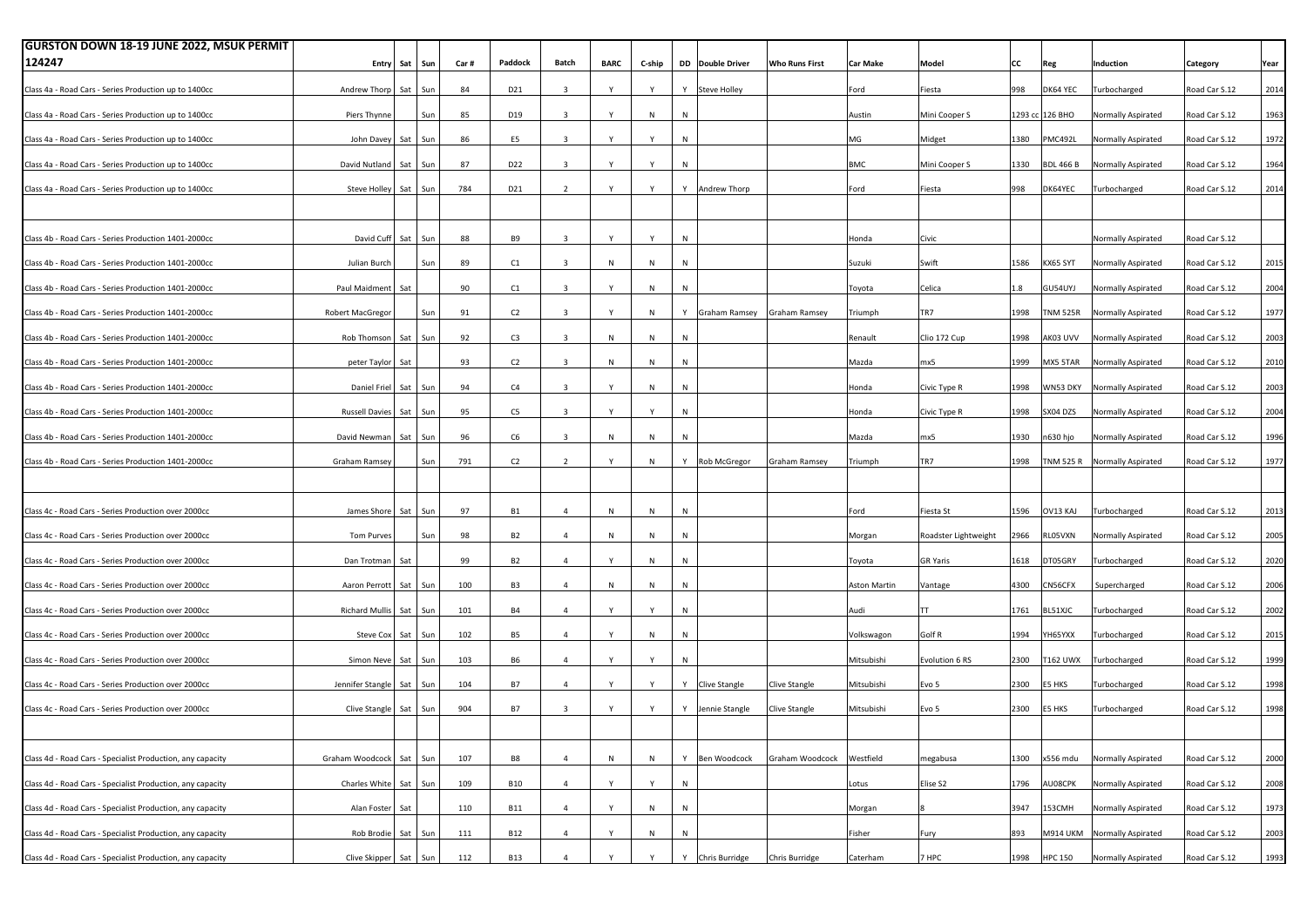| <b>GURSTON DOWN 18-19 JUNE 2022, MSUK PERMIT</b>                           |                          |     |         |      |                |                         |              |              |   |                  |                       |                 |                    |      |                 |                    |                        |      |
|----------------------------------------------------------------------------|--------------------------|-----|---------|------|----------------|-------------------------|--------------|--------------|---|------------------|-----------------------|-----------------|--------------------|------|-----------------|--------------------|------------------------|------|
| 124247                                                                     | <b>Entry</b>             | Sat | Sun     | Car# | Paddock        | Batch                   | <b>BARC</b>  | C-ship       |   | DD Double Driver | <b>Who Runs First</b> | <b>Car Make</b> | Model              | СC   | Reg             | Induction          | Category               | Year |
| Class 4d - Road Cars - Specialist Production, any capacity                 | Chris Burridge Sat       |     | Sun     | 912  | <b>B13</b>     | $\overline{\mathbf{3}}$ | Y            | Y            |   | Y Clive Skipper  | Chris Burridge        | Caterham        | HPC                | 1998 | <b>HPC 150</b>  | Normally Aspirated | Road Car S.12          | 1993 |
|                                                                            |                          |     |         |      |                |                         |              |              |   |                  |                       |                 |                    |      |                 |                    |                        |      |
| Class 5 - Modified Cars - Limited Production Marque Sports Cars up to 2000 | Anthony Record Sat       |     | Sun     | 115  | E6             | $\overline{4}$          | Y            | ${\sf N}$    | N |                  |                       | Mazda           | MX5                | 1929 | W537RGH         | Normally Aspirated | Road Car S.12          | 1999 |
|                                                                            |                          |     |         |      |                |                         |              |              |   |                  |                       |                 |                    |      |                 |                    |                        |      |
| Class 6 - Modified Cars - Limited Production Marque Sports Cars over 2000  | Nicholas Olson           |     | Sat Sun | 117  | C11            | $\overline{4}$          | N            | N            | N |                  |                       | Lotus           | Esprit S3          | 2598 |                 | Normally Aspirated | Modified Car S.13      | 1981 |
| Class 6 - Modified Cars - Limited Production Marque Sports Cars over 2000  | Tim Painter              | Sat | Sun     | 118  | E3             | $\overline{4}$          | Y            | Y            |   | Y Andy Fraser    | Andy Fraser           | Aston Martin    | Vantage GT4        | 4300 |                 | Normally Aspirated | Modified Car S.13      | 2016 |
| Class 6 - Modified Cars - Limited Production Marque Sports Cars over 2000  | Graham Beale Sat Sun     |     |         | 119  | <b>B14</b>     | $\overline{4}$          | Y            | Y            | N |                  |                       | Ginetta         | G33                | 2340 | N/A             | Turbocharged       | Modified Car S.13      | 1995 |
| Class 6 - Modified Cars - Limited Production Marque Sports Cars over 2000  | Phil Price               | Sat | Sun     | 120  | <b>B15</b>     | $\overline{4}$          | Υ            | Y            | N |                  |                       | Porsche         | 930RS              | 3200 | 73 JAB          | Turbocharged       | Modified Car S.13      | 1972 |
| Class 6 - Modified Cars - Limited Production Marque Sports Cars over 2000  | Andrew Fraser            | Sat | Sun     | 918  | E3             | $\overline{\mathbf{3}}$ | Y            | N            |   | Y tim painter    | andy fraser           | Aston Martin    | Vantage GT4        | 4300 | na              | Normally Aspirated | Modified Car S.13      | 2016 |
| Class 7 - Modified Cars - Series Production up to 1400cc                   | Steve Luscombe           | Sat |         | 124  | <b>B17</b>     | $\overline{4}$          | N            | N            | N |                  |                       | MG              | Midget             | 1380 | N/A             | Normally Aspirated | Modified Car S.13      | 1970 |
|                                                                            |                          |     |         |      |                |                         |              |              |   |                  |                       |                 |                    |      |                 |                    |                        |      |
| Class 7 - Modified Cars - Series Production up to 1400cc                   | Dave Bean                | Sat | Sun     | 125  | <b>B18</b>     | $\overline{4}$          | Υ            | Y            | N |                  |                       | Rover           | Mini               | 1310 |                 | Normally Aspirated | Modified Car S.13      | 1989 |
| Class 8 - Modified Cars - Series Production over 1401-2000cc               | David Brown              | Sat | Sun     | 130  | <b>B19</b>     | $\overline{4}$          | $\mathsf{N}$ | N            | N |                  |                       | Renault         | Clio               | 1998 | WU55MXK         | Normally Aspirated | Modified Car S.13      | 2005 |
| Class 8 - Modified Cars - Series Production over 1401-2000cc               | Roger Grimes Sat Sun     |     |         | 131  | <b>B20</b>     | $\overline{4}$          | $\,$ N       | N            | N |                  |                       | Vauxhall        | Corsa              | 1597 |                 | Normally Aspirated | Modified Car S.13      | 1995 |
| Class 8 - Modified Cars - Series Production over 1401-2000cc               | Stephen Akers Sat        |     |         | 132  | C7             | $\overline{4}$          | $\,$ N       | N            | N |                  |                       | Lotus           | Elan S1 GTS        | 1594 | CBU 531B        | Normally Aspirated | Road Car S.12          | 1964 |
| Class 8 - Modified Cars - Series Production over 1401-2000cc               | Roger Burgess Sat        |     | Sun     | 133  | C8             | $\overline{4}$          | N            | N            | N |                  |                       | Ford            | Escort Mk II       | 1996 |                 | Normally Aspirated | Modified Car S.13      | 1976 |
| Class 8 - Modified Cars - Series Production over 1401-2000cc               | lan Plummer              | Sat | Sun     | 134  | C <sub>9</sub> | $\overline{4}$          | Y            | N            |   | Y kevin plummer  | kevin plummer         | Opel            | Corsa              | 1639 | <b>E702 NCR</b> | Normally Aspirated | Modified Car S.13      | 1987 |
| Class 8 - Modified Cars - Series Production over 1401-2000cc               | Paul Meadows             | Sat | Sun     | 135  | C10            | $\overline{4}$          | N            | N            | N |                  |                       | Renault         | <b>Clio 182</b>    | 1998 |                 | Normally Aspirated | Modified Car S.13      | 2005 |
| Class 8 - Modified Cars - Series Production over 1401-2000cc               | kevin plummer Sat Sun    |     |         | 934  | C <sub>9</sub> | $\overline{\mathbf{3}}$ | Υ            | N            |   | Y   Ian Plummer  | lan Plummer           | Opel            | Corsa              | 1639 | <b>E702 NCR</b> | Normally Aspirated | Modified Car S.13      | 1987 |
| Class 9 - Modified Cars - Series Production over 2000cc                    | <b>Toby Allen</b>        |     | Sun     | 140  | C12            | $5\overline{5}$         | N            | Y            | N |                  |                       | Lotus           | Exige              | 1800 | B7tba           | Supercharged       | Modified Car S.13      | 2008 |
| Class 9 - Modified Cars - Series Production over 2000cc                    | James Rushworth          | Sat | Sun     | 141  | C13            | 5                       | N            | N            | N |                  |                       | <b>BMW</b>      | E30                | 2793 | E979 DGM        | Normally Aspirated | Modified Car S.13      | 1987 |
| Class 9 - Modified Cars - Series Production over 2000cc                    | Mark Walker              | Sat | Sat     | 142  | E <sub>2</sub> | $5\overline{5}$         | Y            | Y            | N |                  |                       | Porsche         | Cayman S           | 3387 |                 | Turbocharged       | Modified Car S.13      | 2006 |
| Class 9 - Modified Cars - Series Production over 2000cc                    | Jim Herbert              |     | Sun     | 143  | C14            | $5\overline{5}$         | Y            | Y            |   | Y James Herbert  | James                 | Mitsubishi      | Lancer Evo5        | 2300 | N/A             | Turbocharged       | Modified Car S.13      | 1998 |
| Class 9 - Modified Cars - Series Production over 2000cc                    | Stephen Moore Sat        |     | Sun     | 144  | C15            | 5                       |              | Y            | N |                  |                       | Mitsubishi      | Evo 6              |      | 2300cc V149svy  | Turbocharged       | Modified Car S.13      | 1999 |
| Class 9 - Modified Cars - Series Production over 2000cc                    | James Herhert            |     | Sun     | 943  | C14            | $\Delta$                | $\mathsf{v}$ | $\mathsf{N}$ | Y | lim Herbert      | ames                  | Mitsuhishi      | Lancer Evolution V | 2300 |                 | Turbocharged       | Modified Car S.13 1998 |      |
| Class 11 - Modified Cars - Specialist Production Cars, any capacity        | STEVE HOLLAND Sat        |     | Sun     | 148  | F <sub>1</sub> | $5\overline{5}$         | Y            | Y            | N |                  |                       | Caterham        | Hayabusa           | 1634 |                 | Normally Aspirated | Modified Car S.13      | 2009 |
| Class 11 - Modified Cars - Specialist Production Cars, any capacity        | Ritchie Gatt   Sat   Sun |     |         | 149  | F <sub>2</sub> | $5\overline{5}$         | Y            | Y            | N |                  |                       | Westfield       | Seiw               | 2340 |                 | Normally Aspirated | Modified Car S.13      | 1998 |
| Class 11 - Modified Cars - Specialist Production Cars, any capacity        | Martin Watson            | Sat |         | 150  | F <sub>3</sub> | 5                       | Y            | Y            | N |                  |                       | Westfield       | SEIW               | 1998 | N/A             | Supercharged       | Modified Car S.13      | 2003 |
|                                                                            |                          |     |         |      |                |                         |              |              |   |                  |                       |                 |                    |      |                 |                    |                        |      |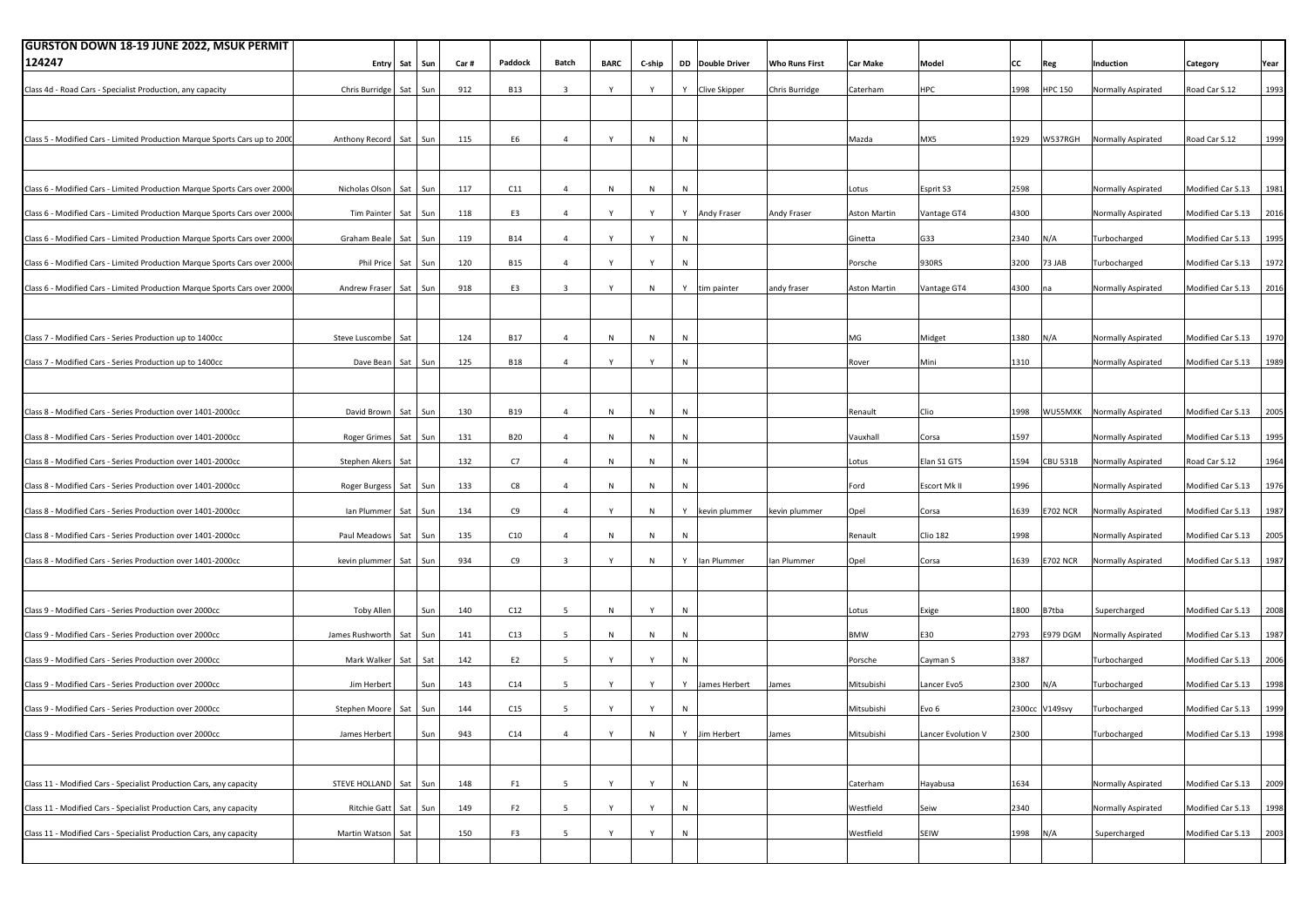| <b>GURSTON DOWN 18-19 JUNE 2022, MSUK PERMIT</b>                               |                          |         |         |      |                |                 |              |        |              |                  |                       |                 |                      |        |           |                                  |                            |      |
|--------------------------------------------------------------------------------|--------------------------|---------|---------|------|----------------|-----------------|--------------|--------|--------------|------------------|-----------------------|-----------------|----------------------|--------|-----------|----------------------------------|----------------------------|------|
| 124247                                                                         | Entry                    | Sat     | Sun     | Car# | Paddock        | Batch           | <b>BARC</b>  | C-ship |              | DD Double Driver | <b>Who Runs First</b> | <b>Car Make</b> | Model                | CC     | Reg       | Induction                        | <b>Category</b>            | Year |
| Class 13 - Historically Interesting Cars, pre 1972, any capacity               | <b>ANTHONY NORTON</b>    |         | Sun     | 152  | F4             | 5               | $\mathsf{Y}$ | $\,$ N | N            |                  |                       | Alvis           | 12/50                | 1646   | DW7932    | Normally Aspirated               | Road Car S.12              | 1932 |
| Class 13 - Historically Interesting Cars, pre 1972, any capacity               | Michael Broome           | Sat     | Sun     | 153  | F <sub>5</sub> | 5               | $\mathsf{Y}$ | Y      | N            |                  |                       | Alexis          | Mk 17 F3/Atlantic    | 1850   |           | Normally Aspirated               | Racing Car S.15            | 1968 |
| Class 13 - Historically Interesting Cars, pre 1972, any capacity               | <b>FYRTH CROSSE</b>      | Sat Sun |         | 155  | F <sub>6</sub> | $5\overline{ }$ | Y            | Y      | N            |                  |                       |                 | LNF3                 | 1598   | N/A       | Normally Aspirated               | Racing Car S.15            | 1972 |
|                                                                                |                          |         |         |      |                |                 |              |        |              |                  |                       |                 |                      |        |           |                                  |                            |      |
|                                                                                |                          |         |         |      |                |                 |              |        |              |                  |                       |                 |                      |        |           |                                  |                            |      |
| Class 15a - Sports Libre Cars up to 1400cc                                     | Stephen King Sat Sun     |         |         | 158  | G <sub>1</sub> | 5               | N            | N      | N            |                  |                       |                 | JT7C                 | 998    |           | Normally Aspirated               | Sports Libre Car S.14 1995 |      |
| Class 15a - Sports Libre Cars up to 1400cc                                     | Navdeep Bhamra           | Sat     |         | 159  | G <sub>2</sub> | $5\overline{ }$ | ${\sf N}$    | N      | N            |                  |                       | Austin          | <b>Healey Sprite</b> | 1380   | 606 NEV   | Normally Aspirated               | Sports Libre Car S.14 1959 |      |
| Class 15a - Sports Libre Cars up to 1400cc                                     | Nathan Cole Sat Sun      |         |         | 160  | F8             | $5\overline{ }$ | Y            | $\,$ N | ${\sf N}$    |                  |                       | Hillman         | Spaceframe Imp       | 1070   |           | Normally Aspirated               | Sports Libre Car S.14 1966 |      |
| Class 15a - Sports Libre Cars up to 1400cc                                     | Peter Steel              | Sat     |         | 161  | F7             | 5               | $\mathsf{Y}$ | N      | N            |                  |                       | Radical         | SR1                  | 1340   | na        | Normally Aspirated               | Sports Libre Car S.14 2015 |      |
| Class 15a - Sports Libre Cars up to 1400cc                                     | Tim Pitfield             | Sat Sun |         | 162  | E4             | 5 <sup>5</sup>  | Y            | Y      | N            |                  |                       | DJ.             | Firecat              | 1400   |           | Normally Aspirated               | Sports Libre Car S.14 2000 |      |
|                                                                                |                          |         |         |      |                |                 |              |        |              |                  |                       |                 |                      |        |           |                                  |                            |      |
|                                                                                |                          |         |         |      |                |                 |              |        |              |                  |                       |                 |                      |        |           |                                  |                            |      |
| Class 17 - Racing Cars up to 500cc complying with the eligibility rules of the | <b>Richard Robarts</b>   | Sat     |         | 164  | G9             | 5               | ${\sf N}$    | N      | N            |                  |                       | Cooper          | Mark X1              | 500 cc |           | Normally Aspirated               | Racing Car S.15            | 1957 |
| Class 17 - Racing Cars up to 500cc complying with the eligibility rules of the | Alistair Dent            | Sat     |         | 165  | G3             | $5\overline{ }$ | ${\sf N}$    | $\,$ N | N            |                  |                       |                 | F3                   | 498    |           | Normally Aspirated               | Racing Car S.15            | 1948 |
| Class 17 - Racing Cars up to 500cc complying with the eligibility rules of the | John DENT                | Sat     |         | 166  | G4             | $5\overline{ }$ | ${\sf N}$    | $\,$ N | N            |                  |                       | Cooper          | MK8                  | 498    |           | Normally Aspirated               | Racing Car S.15            | 1954 |
| Class 17 - Racing Cars up to 500cc complying with the eligibility rules of the | mark riley               | Sat     |         | 167  | G5             | 5               | Y            | N      | N            |                  |                       |                 | Special              | 500    |           | Normally Aspirated               | Racing Car S.15            | 1952 |
| Class 17 - Racing Cars up to 500cc complying with the eligibility rules of the | Mike Wood                | Sat     |         | 168  | G6             | 5 <sup>5</sup>  | Y            | $\,$ N | N            |                  |                       |                 | CB <sub>2</sub>      | 500    |           |                                  |                            |      |
| Class 17 - Racing Cars up to 500cc complying with the eligibility rules of the | <b>Stuart Barnes</b>     | Sat     |         | 169  | G7             | $5\overline{ }$ | Y            | $\,$ N | N            |                  |                       |                 | P.101                | 500    |           | Normally Aspirated               | Racing Car S.15            | 1949 |
|                                                                                |                          |         |         |      |                |                 |              |        |              |                  |                       |                 |                      |        |           |                                  |                            |      |
| Class 17a-500 Owners Association - Other Cars                                  | Charles Reynolds         | Sat     |         | 170  | G8             | 5               | ${\sf N}$    | N      | N            |                  |                       | Cooper          | Mk.7                 | 1100   |           | Normally Aspirated               | Racing Car S.15            | 1953 |
| INV10 - 500 Owners Association Speed Championship & Wally Cuff Trophy          | <b>Russell Haynes</b>    | Sat     |         | 172  | G10            | $5^{\circ}$     | ${\sf N}$    | $\,$ N |              | Y Mark Haynes    | Mark Haynes           | Elva            | 200                  | 1098   |           | Normally Aspirated               | Racing Car S.15            | 1960 |
| INV10 - 500 Owners Association Speed Championship & Wally Cuff Trophy          | Mark Haynes              | Sat     |         | 972  | G10            | $\overline{4}$  | ${\sf N}$    | N      |              | Y Russell Haynes | Mark Haynes           | Elva            | 200                  | 1098   |           | Normally Aspirated               | Racing Car S.15            | 1960 |
|                                                                                |                          |         |         |      |                |                 |              |        |              |                  |                       |                 |                      |        |           |                                  |                            |      |
| Class 19 - Racing Cars over 600 cc and up to 1100cc                            | Mike Gregory             | Sat Sun |         | 173  | F <sub>2</sub> | 6               | Y            | $\,$ N | N            |                  |                       | Jedi            | <b>Mk 1V</b>         | 1086   | <b>NA</b> | Normally Aspirated               | Racing Car S.15            | 1995 |
| Class 19 - Racing Cars over 600 cc and up to 1100cc                            | Andrew Bisping           | Sat Sun |         | 174  | F <sub>1</sub> | 6               | N            | $\,$ N | N            |                  |                       | OMS             | 2000M                | 998    |           | Normally Aspirated               | Racing Car S.15            | 2005 |
| Class 19 - Racing Cars over 600 cc and up to 1100cc                            | Gary Hull                | Sat     | Sun     | 175  | H10            | 6               |              | Y      | N            |                  |                       | Jedi            | MK2                  | 999    |           | Chassis no 34 Normally Aspirated | Racing Car S.15            | 1992 |
| Class 19 - Racing Cars over 600 cc and up to 1100cc                            | Adrian Lewis             | Sat Sun |         | 176  | H <sub>9</sub> | 6               | Y            | Y      | N            |                  |                       | Empire          | evo                  | 999    |           | Normally Aspirated               | Racing Car S.15            | 2016 |
|                                                                                |                          |         |         |      |                |                 | Y            |        |              |                  |                       |                 |                      |        |           |                                  |                            |      |
| Class 19 - Racing Cars over 600 cc and up to 1100cc                            | stephen loadsman         | Sat Sun |         | 177  | H <sub>8</sub> | $6\phantom{.0}$ |              | Y      | N            |                  |                       |                 | r/a                  | 999    | n/a       | Normally Aspirated               | Racing Car S.15            | 1995 |
| Class 19 - Racing Cars over 600 cc and up to 1100cc                            | Mark Crookall            |         | Sat Sun | 179  | H6             | 6               |              | Y      | N            |                  |                       | OMS             | PR                   | 998    |           | Normally Aspirated               | Racing Car S.15            | 1995 |
| Class 19 - Racing Cars over 600 cc and up to 1100cc                            | James Moorel Sat   Sun   |         |         | 180  | <b>H5</b>      | 6               | $\mathsf{v}$ | Y      | $\mathsf{N}$ |                  |                       | Empire          |                      | 1000   |           | Normally Asnirated               | Racing Car S.15            | 2015 |
|                                                                                |                          |         |         |      |                |                 |              |        |              |                  |                       |                 |                      |        |           |                                  |                            |      |
| Class 20a - Formula Ford Racing Cars manufactured pre-1994, Kent Crossflo      | Charlie Reilly           | Sat Sun |         | 182  | H4             | 6               | N            | N      | N            |                  |                       | Van Dieman      | <b>RF92</b>          | 1600   |           | Normally Aspirated               | Racing Car S.15            | 1992 |
| Class 20a - Formula Ford Racing Cars manufactured pre-1994, Kent Crossfld      | David Matthews           | Sat     |         | 183  | H <sub>3</sub> | 6               | $\mathsf{Y}$ | N      | N            |                  |                       | Zeus            | ZR163                | 1600   |           | Normally Aspirated               | Racing Car S.15            | 1980 |
|                                                                                |                          |         |         |      |                |                 |              |        |              |                  |                       |                 |                      |        |           |                                  |                            |      |
|                                                                                |                          |         |         |      |                |                 |              |        |              |                  |                       |                 |                      |        |           |                                  |                            |      |
| Class 21a - Racing Cars over 1600cc and up to 2000cc (Normally Aspirated)      | Antony wiltshire Sat Sun |         |         | 186  | H2             |                 |              |        |              |                  |                       | Ralt            | RT34                 | 1998   |           | Normally Aspirated               | Racing Car S.15            | 1990 |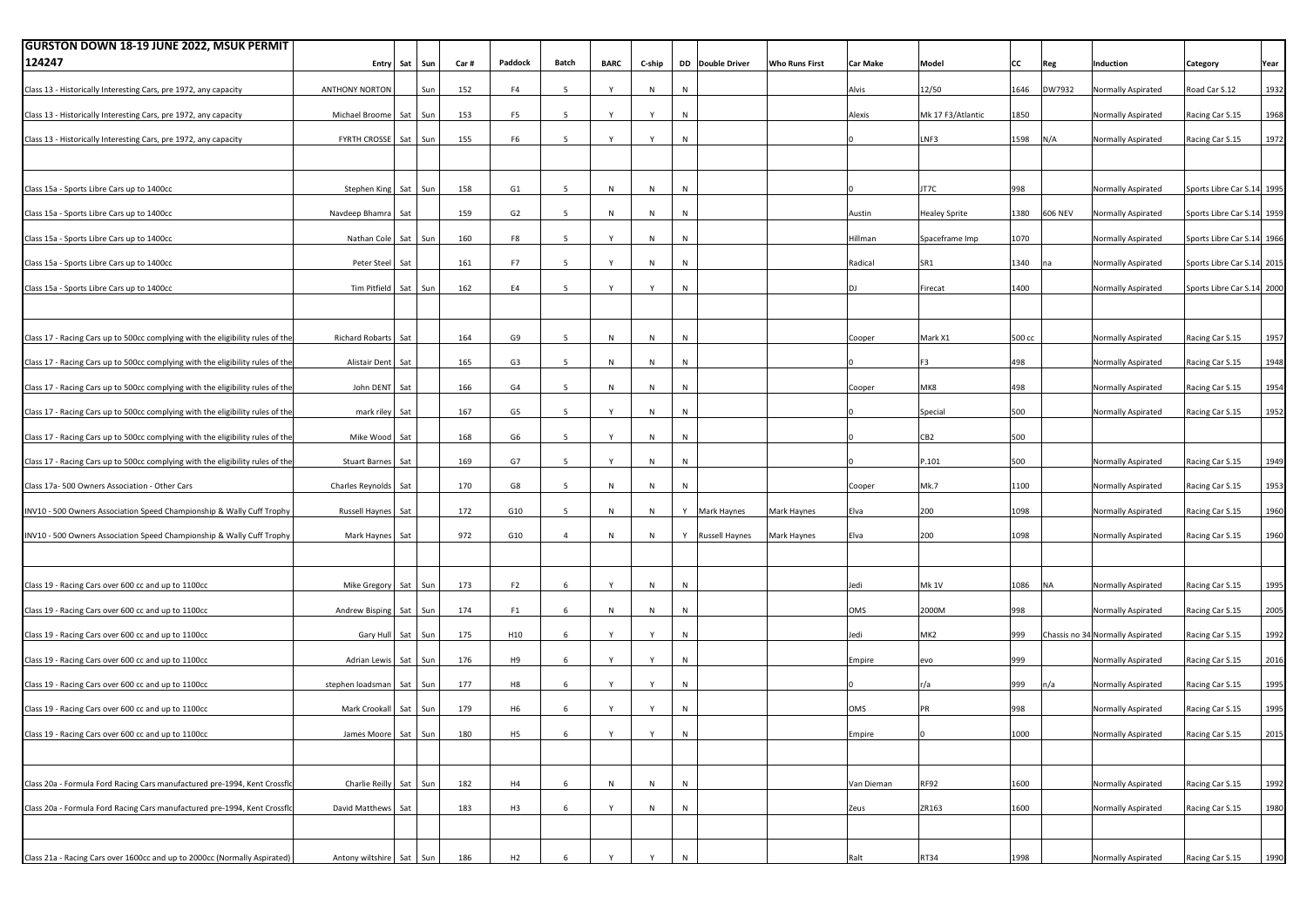| <b>GURSTON DOWN 18-19 JUNE 2022, MSUK PERMIT</b>                          |                      |         |     |      |                |                 |              |           |           |                  |                       |                 |                      |      |                 |                                    |                            |      |
|---------------------------------------------------------------------------|----------------------|---------|-----|------|----------------|-----------------|--------------|-----------|-----------|------------------|-----------------------|-----------------|----------------------|------|-----------------|------------------------------------|----------------------------|------|
| 124247                                                                    | Entry                | Sat     | Sun | Car# | Paddock        | Batch           | <b>BARC</b>  | C-ship    |           | DD Double Driver | <b>Who Runs First</b> | <b>Car Make</b> | Model                | cc   | Reg             | Induction                          | Category                   | Year |
| Class 21a - Racing Cars over 1600cc and up to 2000cc (Normally Aspirated) | Roger Cock Sat Sun   |         |     | 187  | E8             | 6               |              | Y         | N         |                  |                       | Pilbeam         | MP53                 | 1998 |                 | Normally Aspirated                 | Racing Car S.15            | 1983 |
|                                                                           |                      |         |     |      |                |                 |              |           |           |                  |                       |                 |                      |      |                 |                                    |                            |      |
|                                                                           |                      |         |     |      |                |                 |              |           |           |                  |                       |                 |                      |      |                 |                                    |                            |      |
| Class 22 - Racing Cars over 2000cc                                        | George Brown         | Sat     | Sun | 189  | H1             | 6               | ${\sf N}$    | Y         | N         |                  |                       | Gould           | Gr37                 | 3500 |                 | Normally Aspirated                 | Racing Car S.15            | 1997 |
|                                                                           |                      |         |     |      |                |                 |              |           |           |                  |                       |                 |                      |      |                 |                                    |                            |      |
|                                                                           |                      |         |     |      |                | $\overline{7}$  |              |           |           |                  |                       |                 |                      |      |                 |                                    |                            | 1974 |
| The Isle of Wight Car Club                                                | Glenn Snudden        |         | Sun | 201  | S/L            |                 | N            | N         | N         |                  |                       | MG              | MGB GT               | 1800 | <b>LNP 726T</b> | Normally Aspirated                 | Modified Car S.13          |      |
| The Isle of Wight Car Club                                                | Gerald Wilby         |         | Sun | 202  | S/L            | $7\overline{ }$ | ${\sf N}$    | $\,$ N    | N         |                  |                       | Austin          | 100/6                |      | 2912cc TVB207   | Normally Aspirated                 | Road Car S.12              | 1957 |
| The Isle of Wight Car Club                                                | Ian Thomas           | Sat     | Sun | 203  | S/L            | $7\overline{ }$ | ${\sf N}$    | $\,$ N    | N         |                  |                       | Austin          | Healey 3000 Mk11     | 2912 | <b>CSJ 743</b>  | Normally Aspirated                 | Modified Car S.13          | 1962 |
| The Isle of Wight Car Club                                                | Shane Parry          |         | Sun | 204  | S/L            | $\overline{7}$  | N            | N         | N         |                  |                       | Morris          | Mini                 | 1380 | <b>Leas WML</b> | Normally Aspirated                 | Road Car S.12              | 1971 |
|                                                                           |                      |         |     |      |                |                 |              |           |           |                  |                       |                 |                      |      |                 |                                    |                            |      |
| The Isle of Wight Car Club                                                | Louise Wren          |         | Sun | 205  | S/L            | $7\overline{ }$ | N            | N         | N         |                  |                       | Ford            | Puma                 | 1700 | T 527 ARG       | Normally Aspirated                 | Road Car S.12              | 1999 |
| The Isle of Wight Car Club                                                | Steven Wells         | Sat     | Sun | 206  | S/L            | $7\overline{ }$ | ${\sf N}$    | N         | ${\sf N}$ |                  |                       |                 | SubZero              | 2000 |                 | Normally Aspirated                 | Sports Libre Car S.14 2011 |      |
| The Isle of Wight Car Club                                                | Dan Young            | Sat Sun |     | 207  | S/L            | $\overline{7}$  | N            | N         | N         |                  |                       |                 | LA                   | 2000 |                 | Normally Aspirated                 | Racing Car S.15            | 1998 |
|                                                                           |                      |         |     |      |                |                 |              |           |           |                  |                       |                 |                      |      |                 |                                    |                            |      |
|                                                                           |                      |         |     |      |                |                 |              |           |           |                  |                       |                 |                      |      |                 |                                    |                            |      |
| The Volvo Owners Club                                                     | chris davies         | Sat     |     | 210  | D <sub>5</sub> | $7\overline{ }$ | ${\sf N}$    | $\,$ N    | N         |                  |                       | Volvo           | 122S                 | 2000 | OYE 616F        | Normally Aspirated                 | Road Car S.12              | 1967 |
| The Volvo Owners Club                                                     | David Jameson        | Sat     |     | 211  | D <sub>6</sub> | $\overline{7}$  | ${\sf N}$    | N         | N         |                  |                       | Volvo           | 1800                 | 1789 | WGH81G          | Normally Aspirated                 | Road Car S.12              | 1967 |
| The Volvo Owners Club                                                     | Kevin Diamond        | Sat     |     | 212  | D7             | $7\overline{ }$ | N            | N         | N         |                  |                       | Volvo           | Amazon 122S          |      |                 | 1998cc OWW 294E Normally Aspirated | Road Car S.12              | 1967 |
|                                                                           |                      |         |     |      |                |                 |              |           |           |                  |                       |                 |                      |      |                 |                                    |                            |      |
|                                                                           |                      |         |     |      |                |                 |              |           |           |                  |                       |                 |                      |      |                 |                                    |                            |      |
| INV12 - Tunbridge Wells Motor Club All Circuit Sprint Championship        | Julian Heap          | Sat     | Sun | 214  | S/L            | $\overline{7}$  | ${\sf N}$    | N         | N         |                  |                       | Caterham        | R500                 | 1800 | R500KCC         | Normally Aspirated                 | Road Car S.12              | 2002 |
| INV12 - Tunbridge Wells Motor Club All Circuit Sprint Championship        | <b>Brad Coales</b>   | Sat Sun |     | 215  | S/L            | $7\overline{ }$ | N            | $\,$ N    | N         |                  |                       | Renault         | Clio Mk3 1.6 Gordini | 1598 | GV11uEE         | Normally Aspirated                 | Road Car S.12              | 2011 |
| INV12 - Tunbridge Wells Motor Club All Circuit Sprint Championship        | John Le Poidevin     | Sat Sun |     | 216  | S/L            | $7\overline{ }$ | ${\sf N}$    | $\,$ N    | N         |                  |                       | Ford            | Fiesta ST            | 1596 | HN13 DHX        | Turbocharged                       | Road Car S.12              | 2013 |
| INV12 - Tunbridge Wells Motor Club All Circuit Sprint Championship        | Kirby Boggis         | Sat     |     | 217  | S/L            | $\overline{7}$  | N            | N         | N         |                  |                       | <b>BMW</b>      | E30m3                | 2300 | D459gcd         | Normally Aspirated                 | Modified Car S.13          | 1987 |
|                                                                           |                      |         |     |      |                |                 |              |           |           |                  |                       |                 |                      |      |                 |                                    |                            |      |
| INV12 - Tunbridge Wells Motor Club All Circuit Sprint Championship        | Mark Cheevers        | Sat Sun |     | 218  | S/L            | $7\overline{ }$ | Y            | $\,$ N    | N         |                  |                       | Sylva           | Fury                 | 1440 | Q499VAB         | Normally Aspirated                 | Road Car S.12              | 1993 |
| INV12 - Tunbridge Wells Motor Club All Circuit Sprint Championship        | Paul Weller          | Sat     |     | 219  | S/L            | $7\overline{ }$ | ${\sf N}$    | $\,$ N    | N         |                  |                       | Vauxhall        | VX220Turbo           | 1998 | Y 1 PEW         | Turbocharged                       | Road Car S.12              | 2004 |
| INV12 - Tunbridge Wells Motor Club All Circuit Sprint Championship        | simon neill          | Sat     | Sun | 220  | S/L            | $\overline{7}$  | ${\sf N}$    | N         | N         |                  |                       | МK              | Indy Hayabusa Turbo  | 1300 | Q249 UAR        | <b>Turbocharged</b>                | Road Car S.12              | 2008 |
| INV12 - Tunbridge Wells Motor Club All Circuit Sprint Championship        | Tim Simpson          | Sat Sun |     | 221  | S/L            | $7\overline{ }$ | N            | N         | N         |                  |                       | Westfield       | SEIW                 | 1988 | VX08EEH         | Normally Aspirated                 | Road Car S.12              | 2008 |
|                                                                           |                      |         |     |      |                |                 |              |           |           |                  |                       |                 |                      |      |                 |                                    |                            |      |
|                                                                           |                      |         |     |      |                |                 |              |           |           |                  |                       |                 |                      |      |                 |                                    |                            |      |
| INV6 - Welsh Sprint & Hillclimb Championship                              | Lyndon Evans Sat Sun |         |     | 225  | S/L            | $\overline{7}$  | N            | N         | N         |                  |                       | Fiat            | Punto                | 1368 |                 | DX05 FWH Normally Aspirated        | Road Car S.12              | 2005 |
| INV6 - Welsh Sprint & Hillclimb Championship                              | Alison Lock Sat Sun  |         |     | 226  | S/L            | $7^{\circ}$     | $\mathsf{N}$ | N         | N         |                  |                       | Mitsubishi      | Lancer Evo IV        | 2300 |                 | Turbocharged                       | Modified Car S.13          | 1996 |
|                                                                           |                      |         |     |      |                |                 |              |           |           |                  |                       |                 |                      |      |                 |                                    |                            |      |
| INV6 - Welsh Sprint & Hillclimb Championship                              | william hunt         | Sat     |     | 227  | S/L            | $\overline{7}$  | $\mathsf{N}$ | ${\sf N}$ | N         |                  |                       | Ford            | sierra               | 2000 |                 | Turbocharged                       | Modified Car S.13   1991   |      |
|                                                                           |                      |         |     |      |                |                 |              |           |           |                  |                       |                 |                      |      |                 |                                    |                            |      |
| SATURDAY Batches, provisonal Running Order:                               |                      |         |     |      |                |                 |              |           |           |                  |                       |                 |                      |      |                 |                                    |                            |      |
| Batch 1: 715                                                              |                      |         |     |      |                |                 |              |           |           |                  |                       |                 |                      |      |                 |                                    |                            |      |
| Batch 2: 15 - 50                                                          |                      |         |     |      |                |                 |              |           |           |                  |                       |                 |                      |      |                 |                                    |                            |      |
| Batch 3: 76 - 96, 904, 912, 918                                           |                      |         |     |      |                |                 |              |           |           |                  |                       |                 |                      |      |                 |                                    |                            |      |